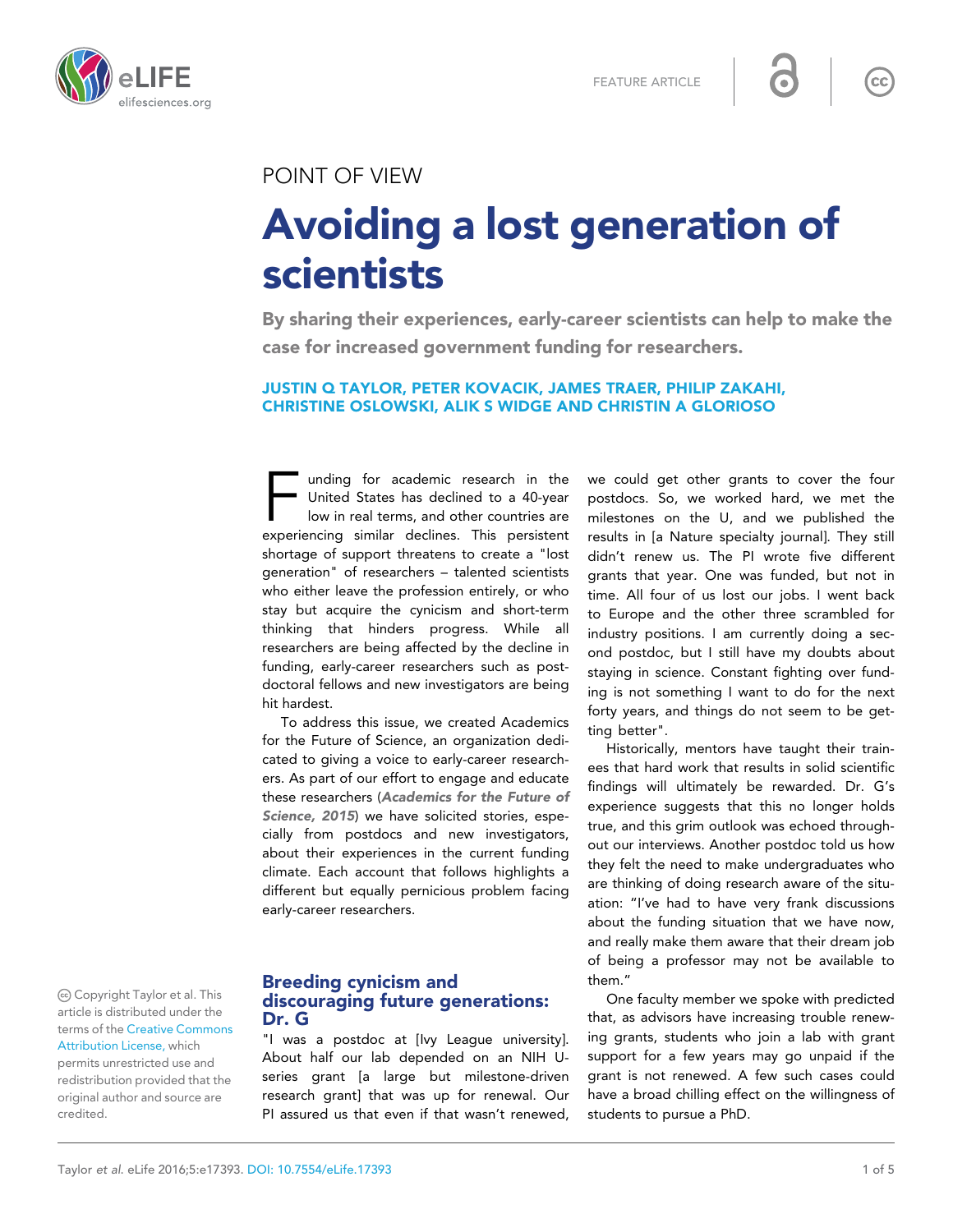## THE ACADEMIC RESEARCH CRISIS

<span id="page-1-0"></span>

Figure 1. An example of advocacy. This infographic was prepared by Academics for the Future of Science to show how reduced levels of federal funding for scientific research adversely affect the career prospects of early-career researchers.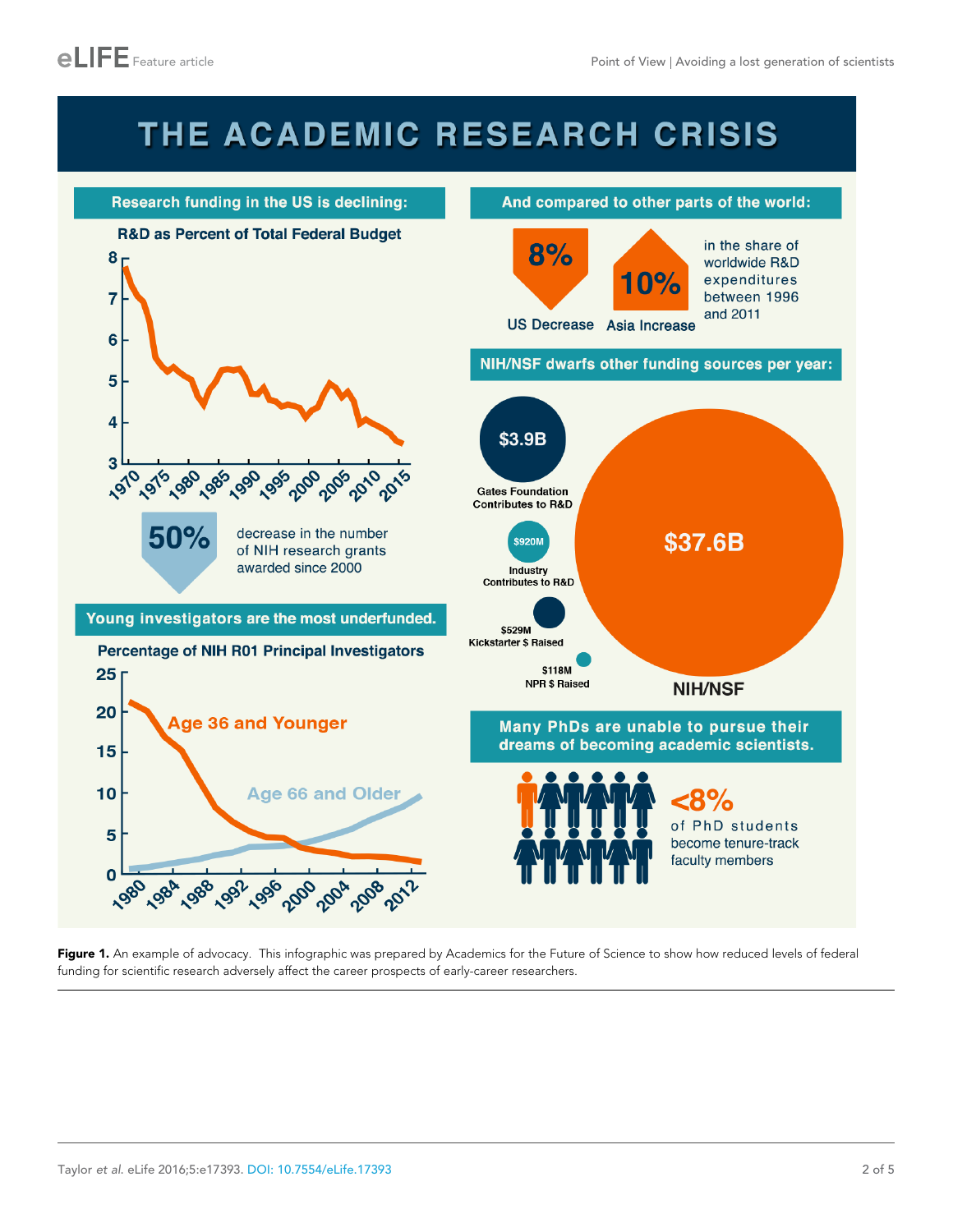### Lost talent and missed opportunities: Dr. B

"The year I finished my PhD, my advisor won [a major national award], based partly on my work. They called it 'genius' and 'incredibly innovative.' I finished my PhD, spent a few months in the lab to wrap up, then took my first faculty job at a university across town, which is pretty normal for my field. They were excited to hire a female engineer. I felt proud of my work. But then, when I tried to take the next step, the funding dried up. NIH said it was too pre-clinical and the study section wasn't sure it would work. The US National Science Foundation (NSF) said it was too clinically oriented. Career award reviewers at both agencies felt there wasn't enough evidence of university financial commitment, because I was technically in a soft money job. Nobody was willing to take a risk.

We struggled by, and I kept applying. I eventually landed about half a million [US Dollars] in grants over six years, but all that time I hated the panic of wondering if I would lose my job the next year for lack of funding. I was on track as far as promotion and tenure were concerned, but even so, I resigned after those six years, using the excuse that my family and I had decided to move to another state. We never went, and now I work full time for a technology startup. I miss the prestige of having a faculty position. But I don't miss much else."

Dr B.'s experience illustrates a disturbing consequence of the current funding climate – the fact that the average age at which a researchers gets their first grant is increasing. Roughly 3% of the recipients of R01 grants from the National Institutes of Health are 36 years old or younger, compared with 18% a few decades earlier ([Rockey, 2012](#page-4-0)). As the prospects of a new professor securing a Federal grant decline, university departments must commit more internal funds to each new hire. The most entrepreneurial scientists, like Dr. B, may accept positions without guaranteed funding ("soft money").

Research scientists must all become advocates, able to explain their work and career trajectories to nonscientists.

Unfortunately, the limited resources of such jobs often place the investigator at a continued competitive disadvantage, limiting their success.

### The broad and hidden cost of instability: Dr. M

"I'm 10 years out from my PhD, and have become an expert in a cutting-edge subfield of neuroscience. I'm Instructor-level faculty at a top-tier medical center. One of my papers has over 500 citations. I've been asked to present at conferences around the world. So, when NIH put out a call for applications in my specialty, of course I applied.

I put in hours making sure I addressed all the requirements, but my proposal was rejected at the first review stage, before the formal meeting. Reviewers commented that I was too junior to be trying, regardless of my record or my coinvestigators. It just feels like there's a queue and I'm not at the front of it yet. I'm also applying for tenure track jobs. They're telling me they receive 300 applications for each open position, but only really consider 5 or 10 applicants. If each of those who submit an application require three letters of reference, that's 900 senior scientists who each take an hour of their time to write and submit a letter that won't be read or used. This just wastes senior faculty's time."

Dr. M followed a common strategy: compensating for low success rates by increasing the number of applications. However, every additional application takes time not only from the scientist who writes it, but the three (or more) who must then review it.

Early-career researchers like Drs. B and M have a reasonable response to uncertainty: taking actions to reduce it. Every hour spent managing this uncertainty is an hour spent away from actual science. The outcome is that early-career researchers are prevented from taking risks, innovating or prioritizing scientific discovery.

### Making early-career scientists' voices audible

We believe the appropriate policy solution is to increase government funding for all forms of scientific research. Further, we believe that a critical missing element from this conversation is stability – the importance of allowing good scientists to know that taking risks will not end their careers after decades of training and preparation. Today's powerhouse labs were built decades ago, in a funding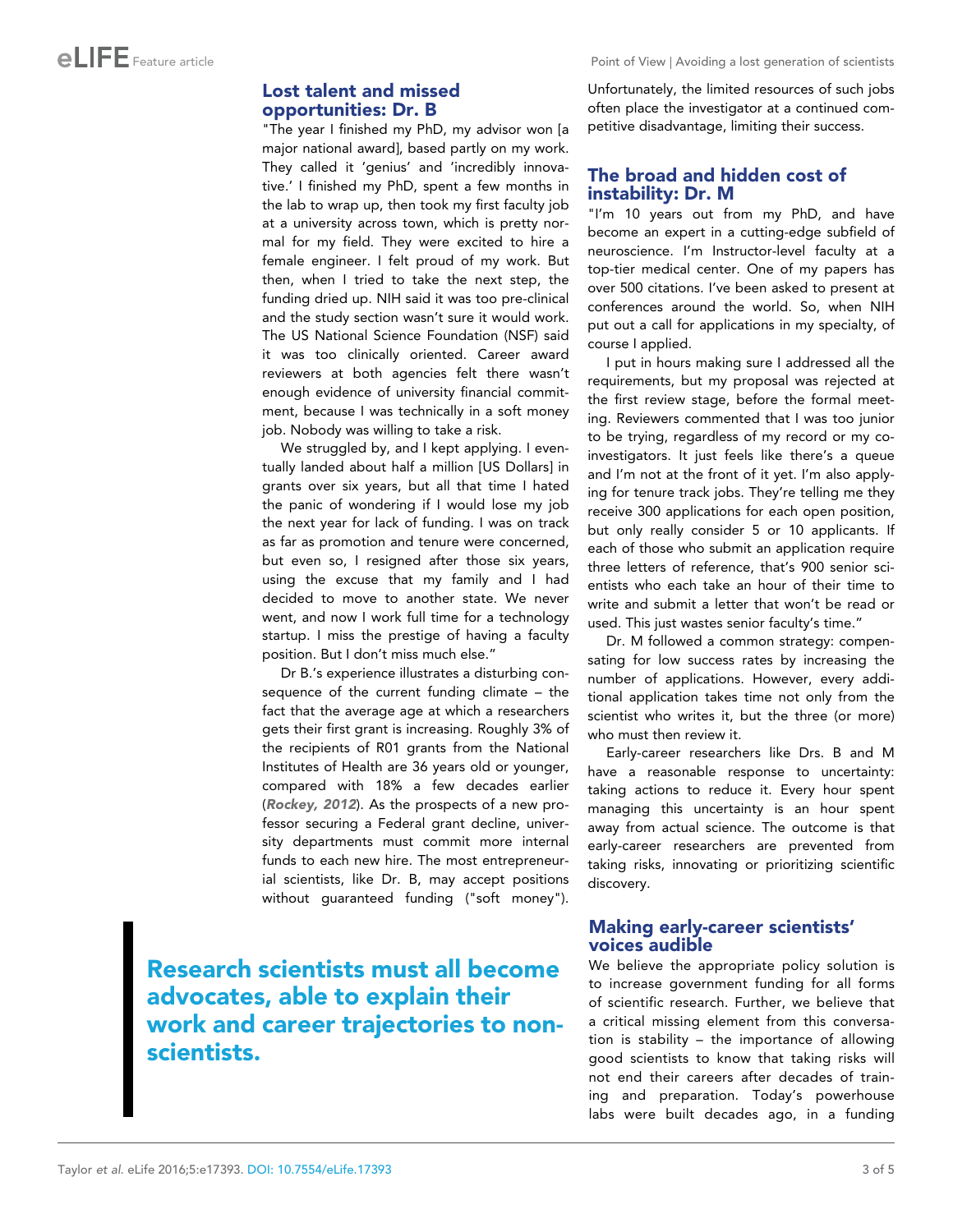climate in which it was possible for a brilliant early-career scientist to secure stable funding.

Science will not be given renewed priority unless legislators and policymakers hear from those on the front lines of the crisis. Research scientists must all become advocates, able to explain their work and career trajectories to nonscientists. Unfortunately, advocacy is not part of the graduate or postdoctoral curriculum.

We propose two complementary strategies to bring advocacy organizations together with scientists for maximal effect:

- 1. Building an informed and modern advocacy community. A community of science advocates needs to be formed to achieve greater public funding. Communication is the key to collecting compelling stories from scientists and disseminating information about the state of science funding. As part of Academics for the Future of Science, we are working with local colleagues at MIT and the greater Boston area, as well as other organizations of scientists (such as Future of Research (www.futureofresearch.org), to modernize the way our community shares ideas about the uncertain future of science. Through our extensive online presence we have developed a number of resources for advocacy and we have collected many first-hand accounts of the effects of funding on scientists ([Academics for the Future of Science,](#page-4-0) [2015](#page-4-0)). We continue to develop shareable information in the form of infographics (see [Figure 1](#page-1-0) for an example), short social media posts, and even cartoons. Social media and email allows us to reach out to early-career scientists, minorities and others underrepresented in the national dialogue. Social media in particular allows us to connect with scientists who express any level of interest (for example, by liking our Facebook page ([www.facebook.com/](https://www.facebook.com/academicsforthefutureofscience) [academicsforthefutureofscience](https://www.facebook.com/academicsforthefutureofscience)) or following us on Twitter ([@SaveScience](https://twitter.com/savescience))), then gradually involve them further in advocacy through repeated follow-up.
- 2. Community outreach. Individual scientists have powerful stories to tell, but they are often too busy or removed from the political process to advocate for themselves. Advocacy organizations can help coordinate their efforts, and provide the tools and knowledge necessary for scientists to become self-advocates. Our organization has contributed to this goal by creating an online advocacy tool [\(http://save-science.](http://save-science.org) [org](http://save-science.org)) to make it easier for busy scientists to communicate with their representatives.

Open-source advocacy platforms now make it possible, in a few weeks, to deploy methods that were once available only to well-funded lobbying groups. We plan to introduce additional easy-to-use tools that enable scientists to represent themselves in legislative conversations. These are optimized for the US Congressional system, but could be tailored for a different representative body.

The three scientists who shared their stories above are examples of a much deeper problem, but they are also reason for hope. If more of these narratives can be placed in front of policymakers and the true cost of under-funding science made clear, the prospects for consistent funding for the next generation of scientists can improve. We hope that this article and the associated tools will be the beginning of a necessary change.

Justin Q Taylor is a member of Academics for the Future of Science at the Massachusetts Institute of Technology, Cambridge, United States Peter Kovacik is a member of Academics for the Future of Science and is in the Department of Chemical Engineering, Massachusetts Institute of Technology, Cambridge, United States James Traer is a member of Academics for the Future of Science and is in the Department of Brain and Cognitive Sciences, Massachusetts Institute of Technology, Cambridge, United States Philip Zakahi is a member of Academics for the Future of Science and is at the Sloan School of Management, Massachusetts Institute of Technology, Cambridge, United States

Christine Oslowski is a member of Academics for the Future of Science, Massachusetts Institute of Technology, Cambridge, Massachusetts and is in the Department of Biological Sciences, Bridgewater State University, Bridgewater, United States

Alik S Widge is a member of Academics for the Future of Science, Massachusetts Institute of Technology, Cambridge, Massachusetts and is in the Department of Psychiatry, Massachusetts General Hospital and Harvard Medical School, Boston, United States and is at the Picower Institute for Learning & Memory, Massachusetts Institute of Technology, Cambridge, United States

AWIDGE@partners.org

<http://orcid.org/0000-0001-8510-341X>

Christin A Glorioso is a member of Academics for the Future of Science and is in the Department of Biology, Massachusetts Institute of Technology, Cambridge, United States glorioso@mit.edu